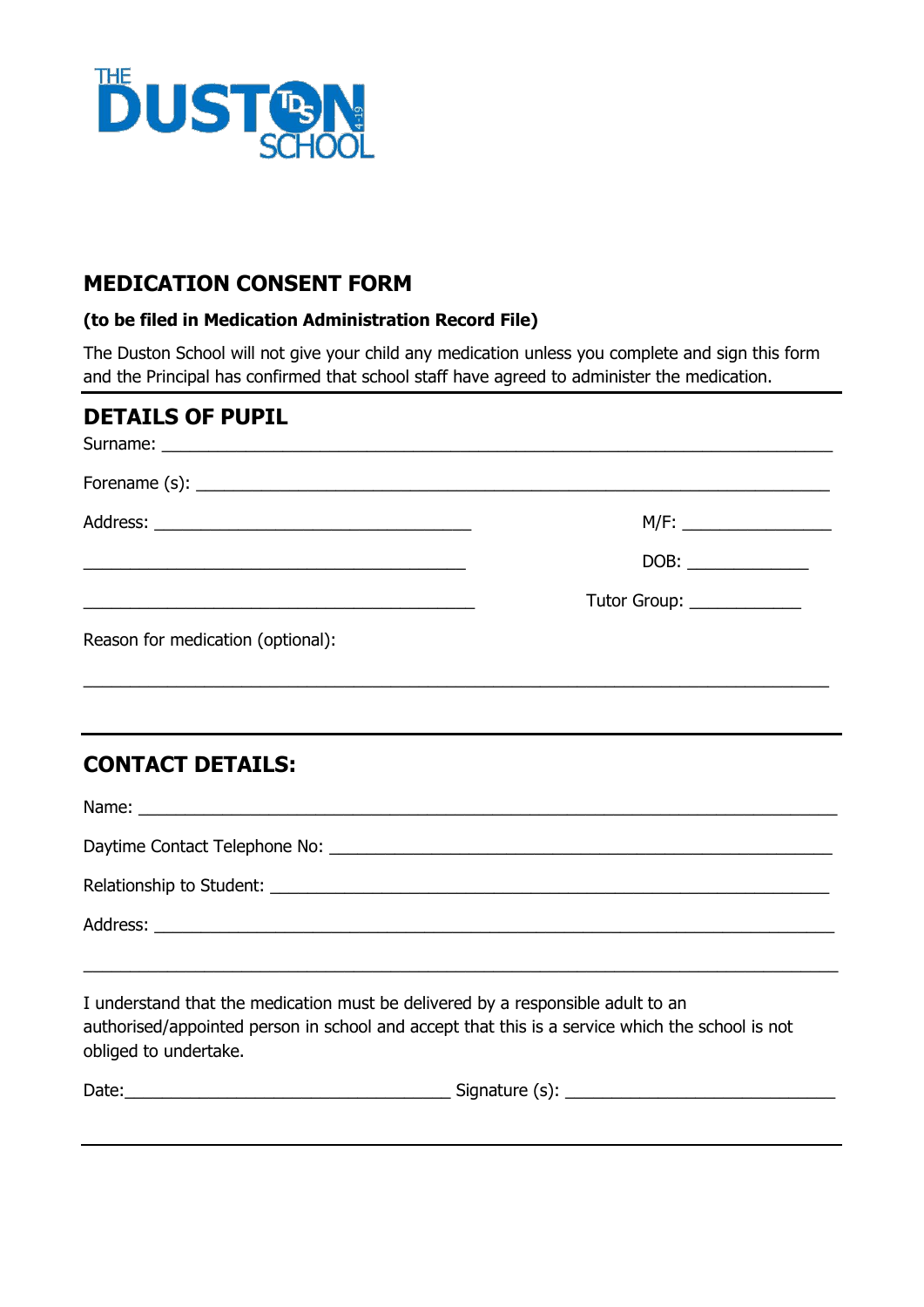## **MEDICATION 1.**

Name/Type of Medication (as per instructions on the container):

 $\_$  ,  $\_$  ,  $\_$  ,  $\_$  ,  $\_$  ,  $\_$  ,  $\_$  ,  $\_$  ,  $\_$  ,  $\_$  ,  $\_$  ,  $\_$  ,  $\_$  ,  $\_$  ,  $\_$  ,  $\_$  ,  $\_$  ,  $\_$  ,  $\_$  ,  $\_$  ,  $\_$  ,  $\_$  ,  $\_$  ,  $\_$  ,  $\_$  ,  $\_$  ,  $\_$  ,  $\_$  ,  $\_$  ,  $\_$  ,  $\_$  ,  $\_$  ,  $\_$  ,  $\_$  ,  $\_$  ,  $\_$  ,  $\_$  ,

\_\_\_\_\_\_\_\_\_\_\_\_\_\_\_\_\_\_\_\_\_\_\_\_\_\_\_\_\_\_\_\_\_\_\_\_\_\_\_\_\_\_\_\_\_\_\_\_\_\_\_\_\_\_\_\_\_\_\_\_\_\_\_\_\_\_\_\_\_\_\_\_\_\_\_\_\_\_\_\_\_

\_\_\_\_\_\_\_\_\_\_\_\_\_\_\_\_\_\_\_\_\_\_\_\_\_\_\_\_\_\_\_\_\_\_\_\_\_\_\_\_\_\_\_\_\_\_\_\_\_\_\_\_\_\_\_\_\_\_\_\_\_\_\_\_\_\_\_\_\_\_\_\_\_\_\_\_\_\_\_\_\_

\_\_\_\_\_\_\_\_\_\_\_\_\_\_\_\_\_\_\_\_\_\_\_\_\_\_\_\_\_\_\_\_\_\_\_\_\_\_\_\_\_\_\_\_\_\_\_\_\_\_\_\_\_\_\_\_\_\_\_\_\_\_\_\_\_\_\_\_\_\_\_\_\_\_\_\_\_\_\_\_\_

\_\_\_\_\_\_\_\_\_\_\_\_\_\_\_\_\_\_\_\_\_\_\_\_\_\_\_\_\_\_\_\_\_\_\_\_\_\_\_\_\_\_\_\_\_\_\_\_\_\_\_\_\_\_\_\_\_\_\_\_\_\_\_\_\_\_\_\_\_\_\_\_\_\_\_\_\_\_\_\_\_

 $\_$  ,  $\_$  ,  $\_$  ,  $\_$  ,  $\_$  ,  $\_$  ,  $\_$  ,  $\_$  ,  $\_$  ,  $\_$  ,  $\_$  ,  $\_$  ,  $\_$  ,  $\_$  ,  $\_$  ,  $\_$  ,  $\_$  ,  $\_$  ,  $\_$  ,  $\_$  ,  $\_$  ,  $\_$  ,  $\_$  ,  $\_$  ,  $\_$  ,  $\_$  ,  $\_$  ,  $\_$  ,  $\_$  ,  $\_$  ,  $\_$  ,  $\_$  ,  $\_$  ,  $\_$  ,  $\_$  ,  $\_$  ,  $\_$  ,

\_\_\_\_\_\_\_\_\_\_\_\_\_\_\_\_\_\_\_\_\_\_\_\_\_\_\_\_\_\_\_\_\_\_\_\_\_\_\_\_\_\_\_\_\_\_\_\_\_\_\_\_\_\_\_\_\_\_\_\_\_\_\_\_\_\_\_\_\_\_\_\_\_\_\_\_\_\_\_\_\_

\_\_\_\_\_\_\_\_\_\_\_\_\_\_\_\_\_\_\_\_\_\_\_\_\_\_\_\_\_\_\_\_\_\_\_\_\_\_\_\_\_\_\_\_\_\_\_\_\_\_\_\_\_\_\_\_\_\_\_\_\_\_\_\_\_\_\_\_\_\_\_\_\_\_\_\_\_\_\_\_\_

For how long will your child take this medication:

Date Dispensed:

## **FULL DIRECTIONS FOR USE:**

Dosage and amount (as per instructions on container):

Method:

Timing:

Special Precautions:

Self-Administration:

I would like/would not like (please delete accordingly) my son/daughter to keep his/her asthma inhaler with him/her to use as necessary.

I would like/would not like (please delete accordingly) my son/daughter to keep his/her medication on him/her for use as necessary.

(Please note that this option excludes Methylphenidate (e.g. Ritalin, Equasym) and applies only to students of secondary age)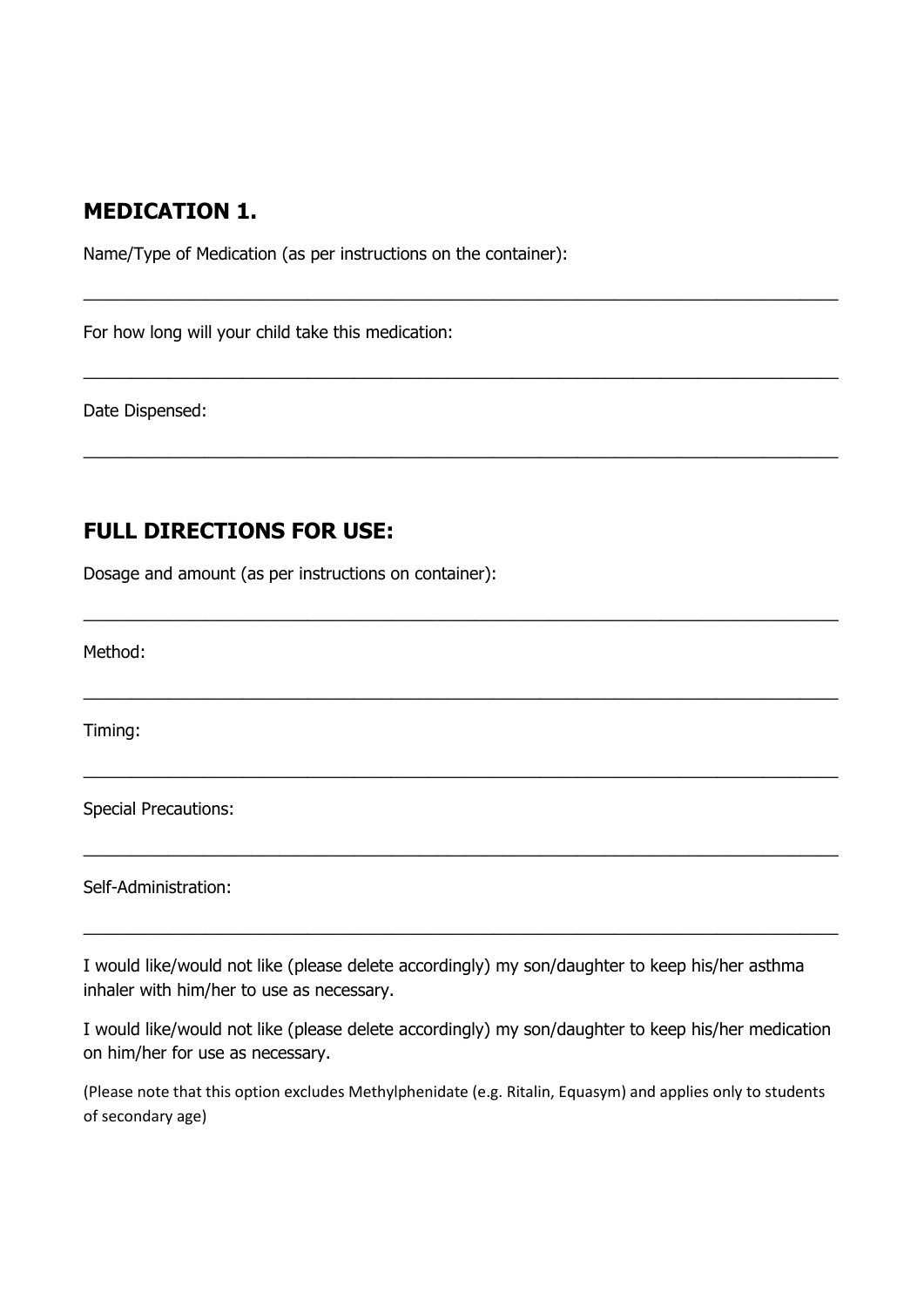# **MEDICATION 2.**

Name/Type of Medication (as per instructions on the container):

\_\_\_\_\_\_\_\_\_\_\_\_\_\_\_\_\_\_\_\_\_\_\_\_\_\_\_\_\_\_\_\_\_\_\_\_\_\_\_\_\_\_\_\_\_\_\_\_\_\_\_\_\_\_\_\_\_\_\_\_\_\_\_\_\_\_\_\_\_\_\_\_\_\_\_\_\_\_\_\_\_

\_\_\_\_\_\_\_\_\_\_\_\_\_\_\_\_\_\_\_\_\_\_\_\_\_\_\_\_\_\_\_\_\_\_\_\_\_\_\_\_\_\_\_\_\_\_\_\_\_\_\_\_\_\_\_\_\_\_\_\_\_\_\_\_\_\_\_\_\_\_\_\_\_\_\_\_\_\_\_\_\_

 $\_$  ,  $\_$  ,  $\_$  ,  $\_$  ,  $\_$  ,  $\_$  ,  $\_$  ,  $\_$  ,  $\_$  ,  $\_$  ,  $\_$  ,  $\_$  ,  $\_$  ,  $\_$  ,  $\_$  ,  $\_$  ,  $\_$  ,  $\_$  ,  $\_$  ,  $\_$  ,  $\_$  ,  $\_$  ,  $\_$  ,  $\_$  ,  $\_$  ,  $\_$  ,  $\_$  ,  $\_$  ,  $\_$  ,  $\_$  ,  $\_$  ,  $\_$  ,  $\_$  ,  $\_$  ,  $\_$  ,  $\_$  ,  $\_$  ,

\_\_\_\_\_\_\_\_\_\_\_\_\_\_\_\_\_\_\_\_\_\_\_\_\_\_\_\_\_\_\_\_\_\_\_\_\_\_\_\_\_\_\_\_\_\_\_\_\_\_\_\_\_\_\_\_\_\_\_\_\_\_\_\_\_\_\_\_\_\_\_\_\_\_\_\_\_\_\_\_\_

\_\_\_\_\_\_\_\_\_\_\_\_\_\_\_\_\_\_\_\_\_\_\_\_\_\_\_\_\_\_\_\_\_\_\_\_\_\_\_\_\_\_\_\_\_\_\_\_\_\_\_\_\_\_\_\_\_\_\_\_\_\_\_\_\_\_\_\_\_\_\_\_\_\_\_\_\_\_\_\_\_

\_\_\_\_\_\_\_\_\_\_\_\_\_\_\_\_\_\_\_\_\_\_\_\_\_\_\_\_\_\_\_\_\_\_\_\_\_\_\_\_\_\_\_\_\_\_\_\_\_\_\_\_\_\_\_\_\_\_\_\_\_\_\_\_\_\_\_\_\_\_\_\_\_\_\_\_\_\_\_\_\_

\_\_\_\_\_\_\_\_\_\_\_\_\_\_\_\_\_\_\_\_\_\_\_\_\_\_\_\_\_\_\_\_\_\_\_\_\_\_\_\_\_\_\_\_\_\_\_\_\_\_\_\_\_\_\_\_\_\_\_\_\_\_\_\_\_\_\_\_\_\_\_\_\_\_\_\_\_\_\_\_\_

\_\_\_\_\_\_\_\_\_\_\_\_\_\_\_\_\_\_\_\_\_\_\_\_\_\_\_\_\_\_\_\_\_\_\_\_\_\_\_\_\_\_\_\_\_\_\_\_\_\_\_\_\_\_\_\_\_\_\_\_\_\_\_\_\_\_\_\_\_\_\_\_\_\_\_\_\_\_\_\_\_

For how long will your child take this medication:

Date Dispensed:

## **FULL DIRECTIONS FOR USE:**

Dosage and amount (as per instructions on container):

Method:

Timing:

Special Precautions:

Self-Administration:

I would like/would not like (please delete accordingly) my son/daughter to keep his/her asthma inhaler with him/her to use as necessary.

I would like/would not like (please delete accordingly) my son/daughter to keep his/her medication on him/her for use as necessary.

(Please note that this option excludes Methylphenidate (e.g. Ritalin, Equasym) and applies only to students of secondary age)